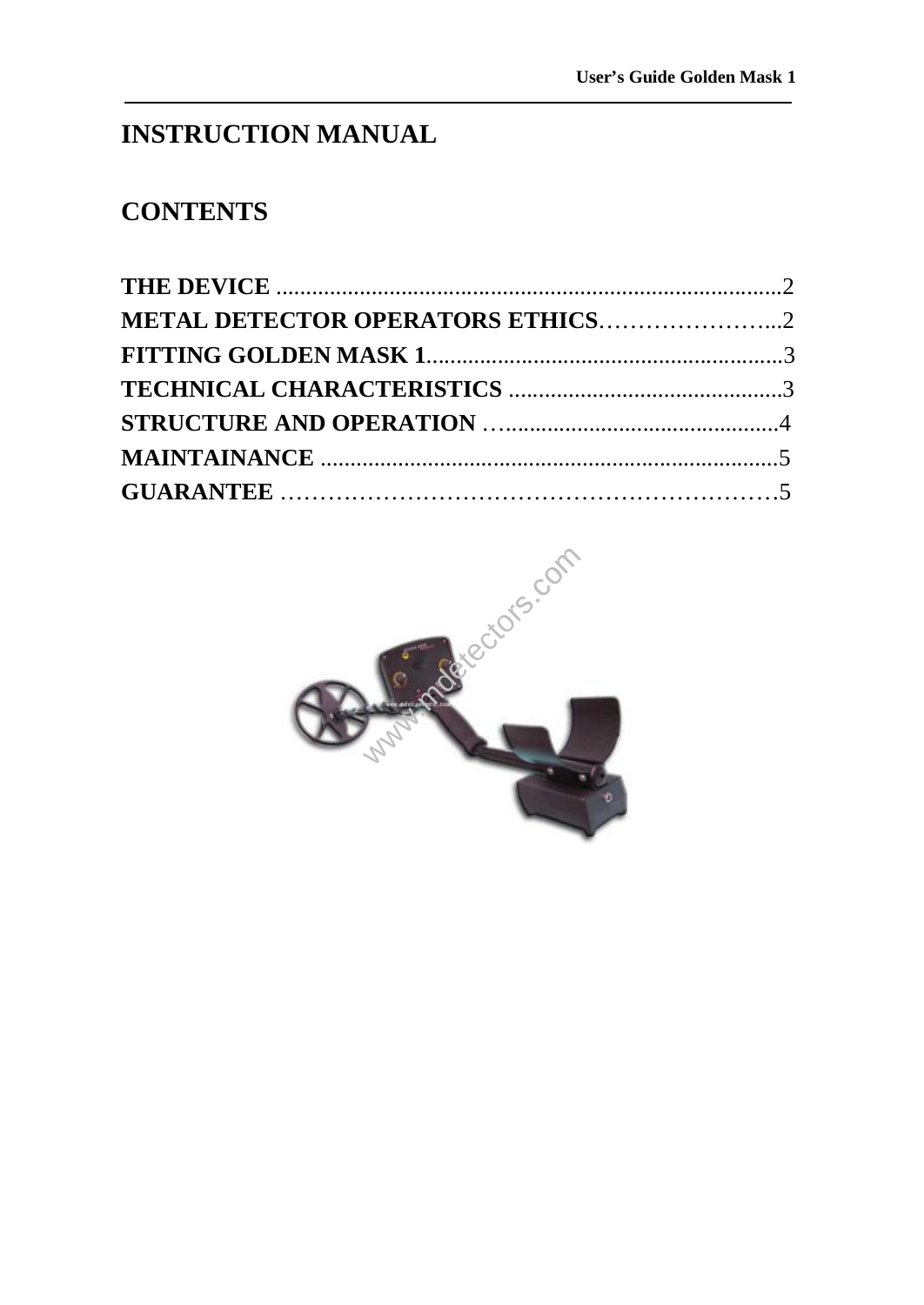### **THE DEVICE**

The detector consists of: a coil, a strip /connecting the coil to the electrical set/, electrical set, armrest and a battery box.

#### *Searching coil /Coil/*

The coil of Golden Mask 1 is 28 см (11") DD sized. It's made of plastic as in its lower side it is poured on resin which makes the whole construction very heavy and airproof. The coil is highly sensitive towards as small and big objects.

### *Additional coils*

by external contracts.<br>
Subseted the set of the set of the set of the set of once<br>
the set of the set of the set of the set of the set of the set of the set of the set of the set of the set of the set of the set of the se Golden Mask 1 can work with additional coils for DD 24 сm; concentric coil 24 cm; concentric coil 22X36 сm; DD 32 сm; DD 38 сm.

Smaller sized coils possess better sensitivity to smaller objects /such as coins/ and are preferably used in heavy mineralized and dirty soils /especially concentric soils/ Bigger coils /DD32 cm; DD38сm) are much sensitive to bigger objects and are suitable to be used for searching deeper buried objects, and possess 10-20% better sensitivity than DD 28 сm.

The strip is made of aluminum tube, as in its lower side it's made of wood in order to not disturb the work of the coil

#### *Electrical set box*

It is made of plastic of the well known company BASF and is extremely strong!

#### *Armrest*

It is made of aluminum profiles for better strength. In its front side is placed the foam coated handle.

## *Battery box*

It is made of plastic with a slot for 10 batteries NiMH- 1,2V/900mA.

## **METAL DETECTOR OPERATORS ETHICS**

• Please, pay respect to the personality and property of the others;

• Always ask for permission for searching in private property;

• Do not make dirty environment while searching;

• Fill with soil back dug plots;

• Follow all laws and other normative for searching objects in the country you are searching;

#### *Strip*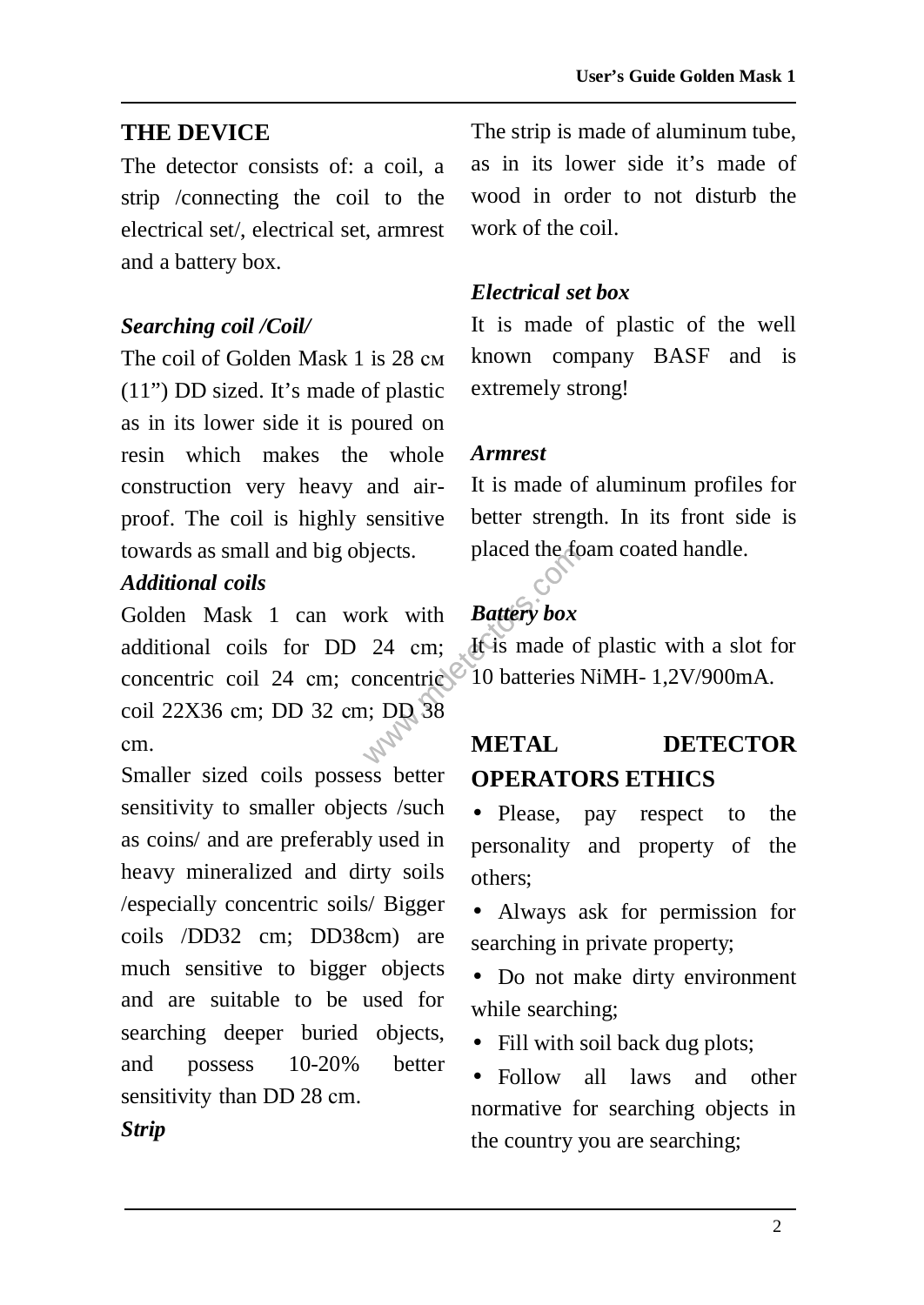• Do not dig historical or archeological objects;

• Before start looking for different objects, read carefully normative legislation of the country, regarding rights of property over found objects and those, which concern cultural belongings of the country.

## **FITTING GOLDEN MASK 1**

The side of the side<br>
in the second<br>
the iron of the iron of the iron of the iron of the interval<br>
e second the iron of the second the iron of the second the second the second the second the second the second the second th Take the lower end of the strip and put it in the slit of the coil till them both fit tight. Put the plastic bolt into the opening and fit it tight so that it goes out the opposite side and turn the nut with light clamp. Then fit together with the second part of the strip and put the iron bolt while tighten it by the winged nut. Take the electronic set and unscrew the plastic nut and then slide it into the upper end of the tube of the strip, press hard the plastic end of the detector towards the tube of the strip. Put the two tubes one into another as high according to your height. After that tighten the nut heavily so that detector can't move toward the strip. Wind up the cable around the strip leaving an "ear" of the cable on the lower end of the coil so that

the cable wouldn't tear when the coil is gathered and ready to be transported. Then put the jack of the cable into the nest of the detector winding it tightly without much strength. So the detector is ready to be worked with.

## **TECHNICAL CHARACTERISTICS**

- High power electronics
- Work frequency 8 KHz
- VLF-TR technology
- Discrimination by moving the coil
- Audio discrimination
- Eliminates ore soils and heavy mineralization
- Automatic ground balance
- Light indicator for the condition of batteries
- Minimal consumption 35 mA
- Maximum consumption 65 mA
- Rechargeable batteries  $12V/$ 1000 mA
- Automatic charge device with 5 years guarantee of electronics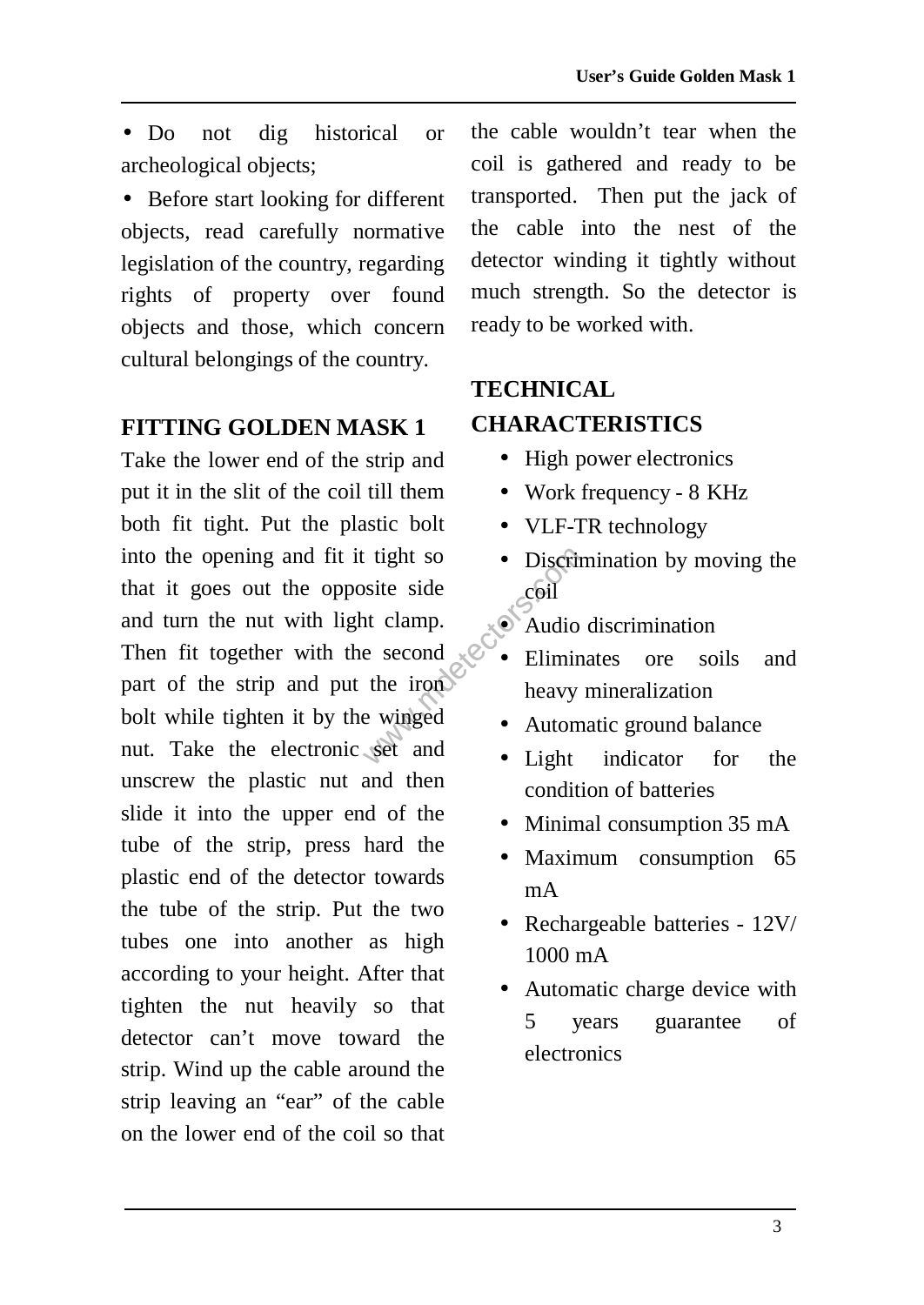# **STRUCRURE AND OPERATION**

- Pot ,,THRESHOLD" - used for adjusting sound level and regulates depth of searching;

- Pot ,,DISC LEVEL" - regulates degree of elimination of iron metals;

- Jack ,,HEADPHONES" –used for headphones;

Light indicator "LOWBATTERY" – indicates lower tension of batteries.

The detector turns on with the help of the potentiometer /pot/

,,THRESHOLD" which also regulates depth of searching. To reach maximum depth, turn the pot on the right till reaches its sound level.

### **\*Adjusting the settings**

The intensity of separating metals is done with the help of the pot ,,DISC LEVEL". If you come upon non-ferrous metals /gold, silver, copper, bronze/ a deep-toned sound can be heard; and if you come upon ferrous metals a break or a short sound is heard.

If you wish to eliminate much more non-ferrous metals of earth surface, the pot must be set in a position 8 to 10.

Searching metal objects is made by moving search coil toward ground surface **/fig.1; fig.2/.**



Precise position of a metal can be fixed with the help of movements of searching coil into two perpendicular axes.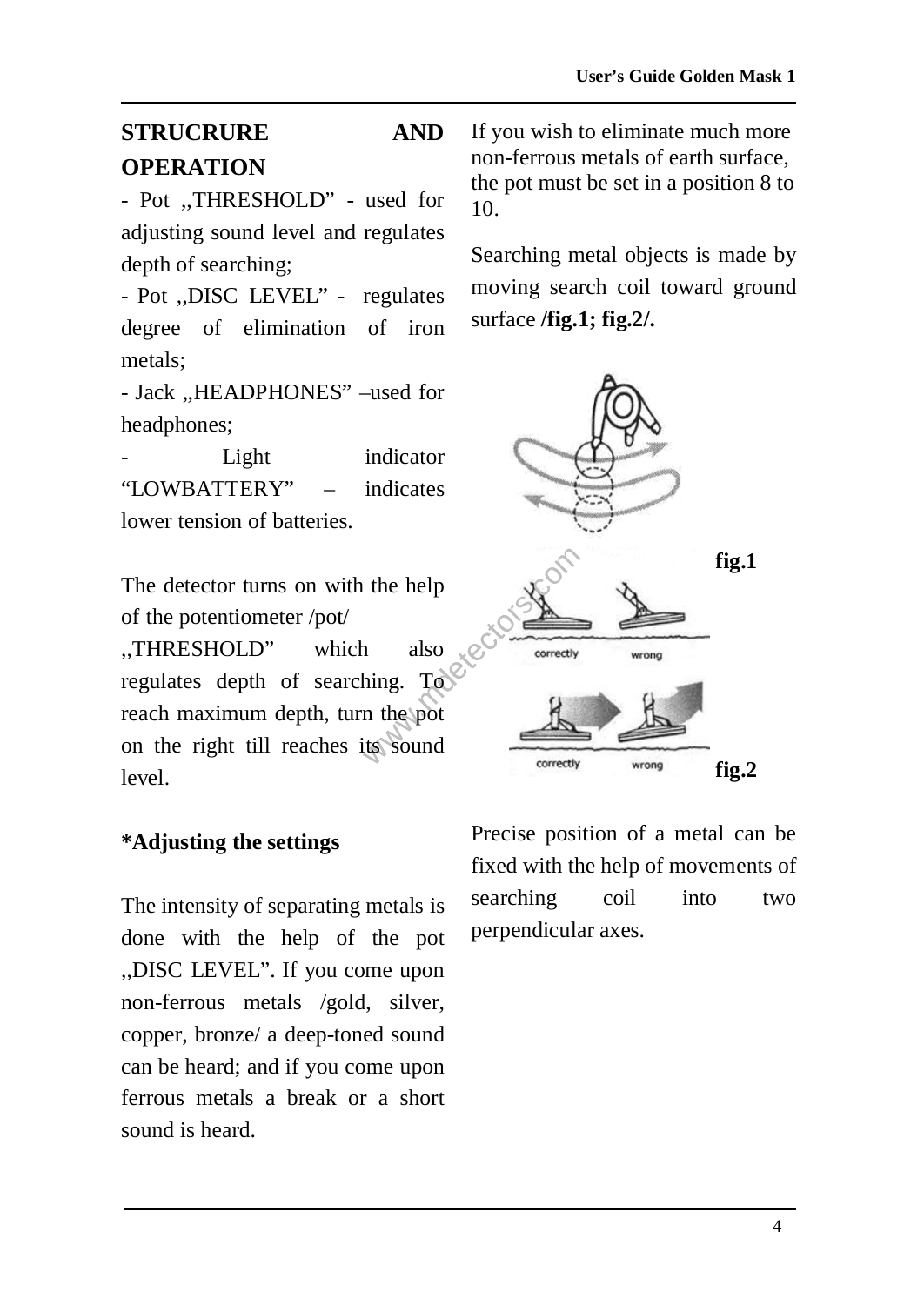

#### **\* Recharging the batteries**.

Batteries possess about 500-600 cycles of re-charge before they damage, but these are values that can be reached in certain laboratory conditions. The detector is supplied with NiMh batteries. Before start working with the detector batteries have to be charged with the help of the charge device which is also included in the set. Once charged, batteries can be used about 40 hours.

If a light "Low battery" appears while using the detector that means you have to stop using it and recharge the batteries. Put the jack of the charge device into "CHARGE" nest and place the device into electric net of 220V. Charging goes on 6 to 20 hours, depending on the level of discharge of the batteries. It's not necessary to keep eyes on charge device, because it is supplied with automatic turn off and batteries couldn't be damaged no matter how long they will stay in the charge device. When they are ready pull the device out of the electric net and take the jack out of the "CHARGE" nest.

### **MAINTAINANCE**

lues that electronics.<br>
aboratory and they car<br>
supplied open battery<br>
ore start please inform<br>
batteries service-man.<br>
e help of detector, blow<br>
six also of the appara Keep your detector of blows, jars and plunges in water the electronics. Coils are waterproof and they can be plunged. Do not open battery box. If it's necessary, please inform the seller or the service-man. If you stop using the detector, blow dust and send away of the apparatus and wipe it with a wet piece of cloth. Do not use alcohol, spirits, benzine or other diluents. If you use the detector in parcels where ammunitions or other explosives can be localized be careful – the producer or the seller are not responsible for your actions.

#### **GUARANTEE**

The detector Golden Mask 1 is offered with 5 years of guarantee of electronics, labour and materials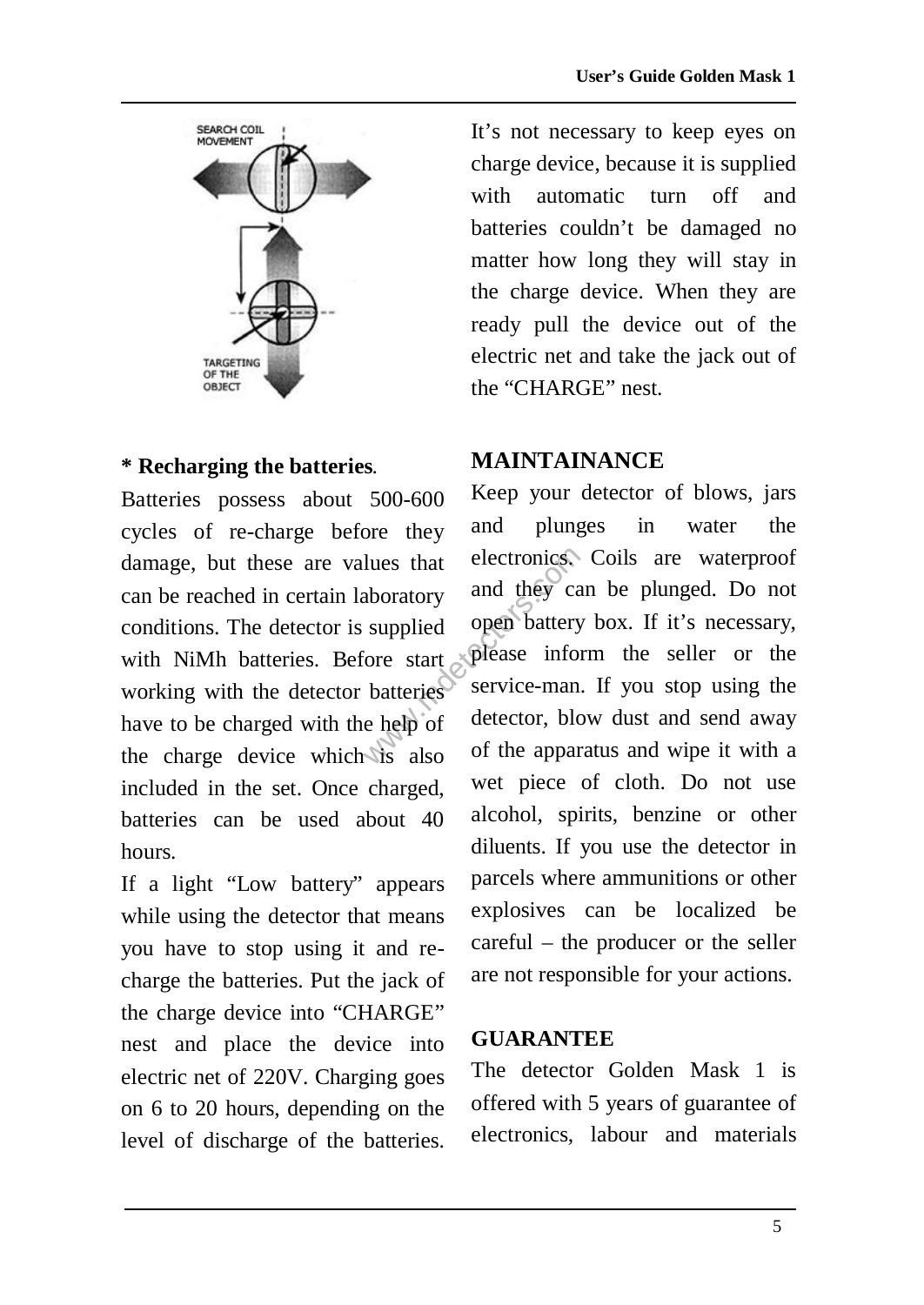used, for harms which are not caused on purpose or irresponsibly. We can upkeep your device after period of guarantee if it is necessary.

**Attention**: Do not turn on the detector if there are big temperature amplitudes outdoor and indoor in a hot room. Wait for 20-30 minutes and start using the detector.

www.mdetectors.com Do not turn on the device while batteries are re-charging. This can damage electronics.

GOOD LUCK!